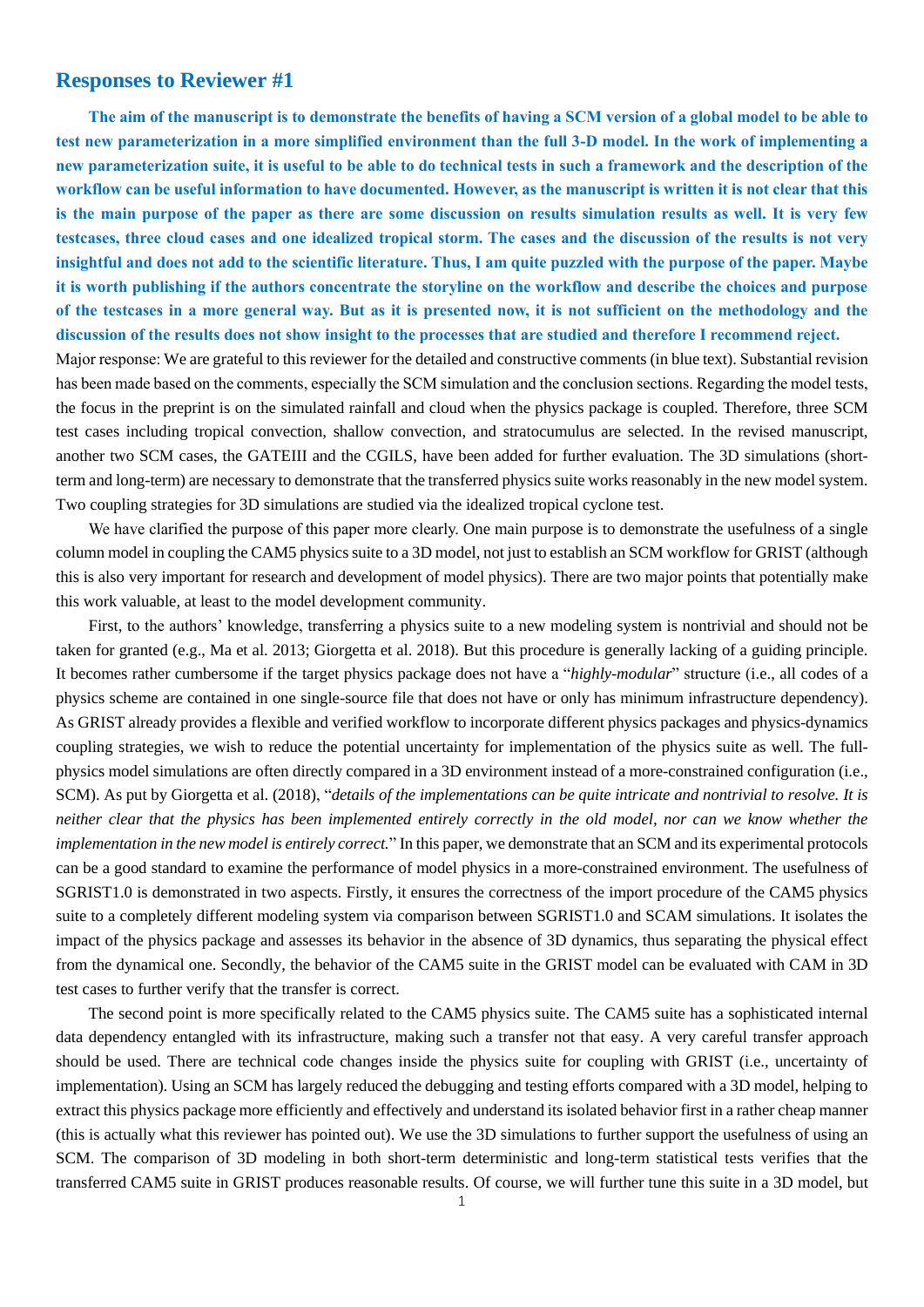the associated efforts have been largely reduced thanks to the use of an SCM. We believe this work provides an example for people who are interested in developing a new modeling system, providing that they want to use a physics suite (as intricate as CAM5) from an established modeling system.

## **Specific comments:**

### **Abstract, Line 21: ". . . of the simulated storm." What storm? Why?**

Response: "The storm" refers to the simulated storm in the idealized tropical cyclone test case. To express more precisely, we have modified the sentence as "Two physics-dynamics coupling strategies are examined via an idealized tropical cyclone test case and found to have an impact on the intensity of the simulated storm."

**Line 45: "An AGCM coupled with a full physical . . .". It is very unclear what it means that an AGCM can be evaluated using aqua planet experiments. Do you mean numerically or what? All AGCMs need parameterizations of physics.**

Response: Yes, you are absolutely right that "*All AGCMs need parameterizations of physics*", and we have no problem with this point. In the text, we are emphasizing on the hierarchical construction and evaluation of an AGCM. To avoid ambiguity, we have slightly modified that sentence.

The aqua planet experiment (APE) proposed by Neale and Hoskins (2000) is one component of the modeling test hierarchy that is of increasing complexity. The simplified short-term deterministic test cases (e.g., Jablonowski et al., 2008; Ullrich et al., 2012) can be only used to evaluate dry dynamical cores, while the real-world atmospheric simulations based on observation data, like AMIP, have been proven to be difficult to identify reasons for model errors since the inherent complexity of AGCMs and surface boundary interactions. The APEs that allow full physics-dynamics interaction in an AGCM under simplified surface boundary conditions provide an intermediate complexity configuration and drive models towards some expected behaviors, such as a stable and reasonable Hadley cell (Blackburn and Hoskins, 2013). Therefore, an AGCM can be evaluated with APEs to display its basic feature of simulating Earth climate and expose its characterizations on circulation, precipitation and so on (Tomita et al., 2005; Zarzycki et al., 2014; Medeiros et al., 2016; Zhao et al., 2016; Yang et al., 2017). **Line 50: "APE runs are usually evaluated by qualitative analysis" – what other ways are you suggesting since you use the word usually?** 

Response: Sorry for the confusion made by the wording. We delete the word "usually". Neither analytical solution nor observation is available in the APE. The APE runs are evaluated by qualitative analysis or comparison with other model outputs.

**Line 53: You are using the term "model error" in an unprecise way. There are several layers of model errors and several methods needs to be used to assure that the model is useful, it is not only dynamics and physics and their interaction that introduces errors.**

Response: Thanks for your reminder. The sentence is modified as "Identification and interpretation of the model errors in the AMIP experiments depend on the dynamics, physics, the nonlinear interaction between them, the complex topography and boundary interactions, and some other factors (e.g., forcing data), all of which may introduce uncertainty that hinders the understanding of the model behaviors."

**Line 87: What is meant by a validated parameterization suite? That they technically work together? That they represent all physics?** 

Response: Yes, when transferring a physics suite across different modeling systems, it is very important to have a validated parameterization suite with minimum uncertainty. The physical parameterization suite is from CAM5 and has been evaluated and validated in CAM5 (Neale et al., 2010). In GRIST, the physical parameterization suite is evaluated with the SCM test cases before 3D simulation, since the implementation of the physics package code to GRIST might introduce uncertainties (see Major response). The "validated parameterization suite" in line 87 refers to what has been tested with the SCM cases in SGRIST1.0. To avoid confusion, the "validated parameterization suite" is modified as "parameterization suite".

**Line 122: This a very limited type of SCM where only part of the parameterization suite can be tested as you are not carrying any equations for momentum. The performance of the PBL scheme cannot be examined. What about the interaction with the surface?**

Response: We are aware that there are more comprehensive SCMs that also include the momentum equation. But the focus here is to compare SGRIST with SCAM to demonstrate the correct implementation of CAM5 physics suite. SCAM also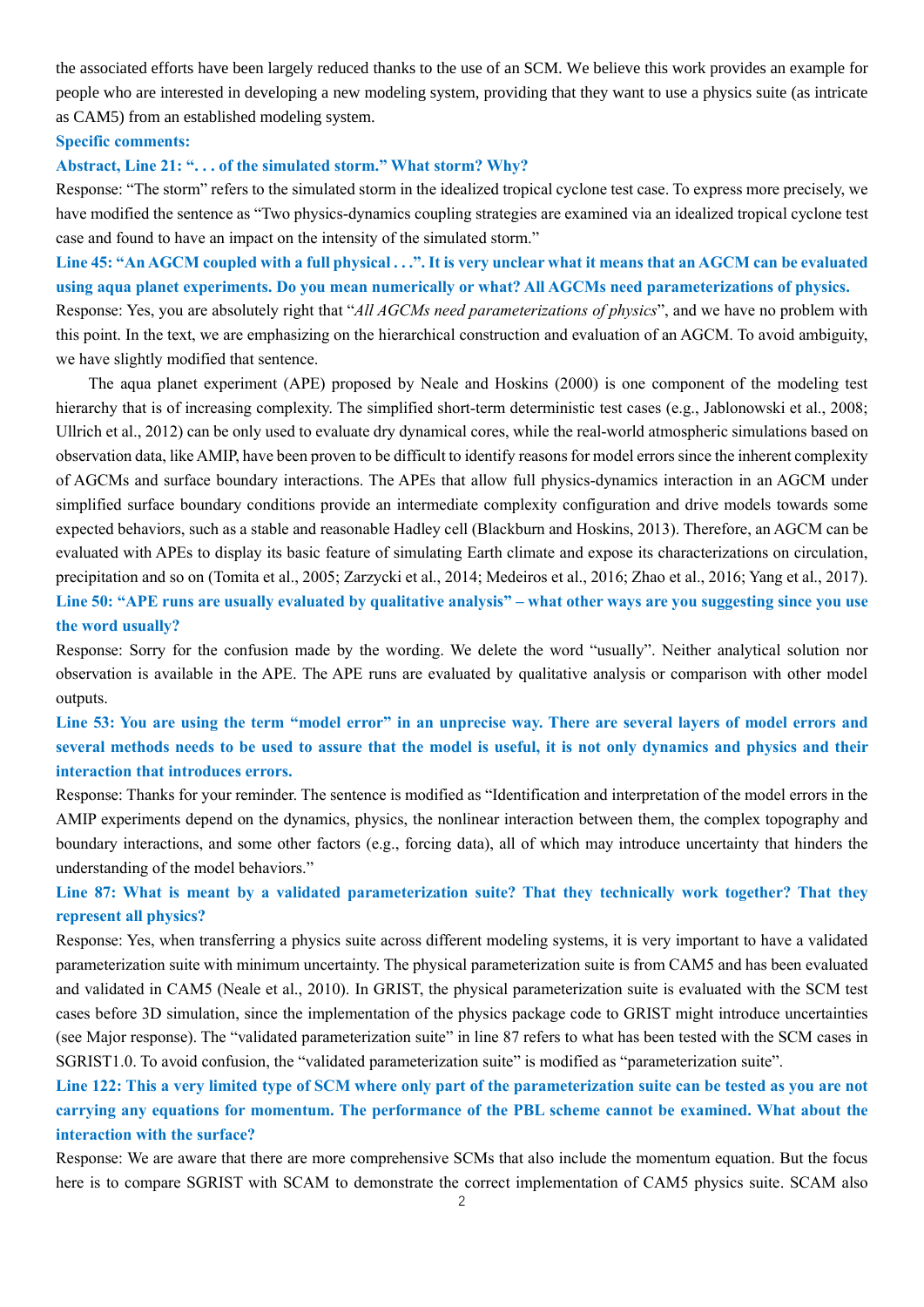adopts such a formulation, so we did not add additional momentum equations for SGRIST, but this can be a point for future extension. Also, because of the lack of the large-scale forcing data for the momentum equations in the IOP dataset, only the thermodynamic budget is treated in the SCM (Hack and Pedretti, 2000; Zhang et al., 2013 and 2016; Gettleman et al., 2019). The momentum component can be evaluated in 3D simulations in this paper.

The boundary layer turbulence is necessary to all the SCM test cases. The thermodynamic process of the PBL parameterization is examined. We add 2 figures (Figure 2 and 5) to illustrate the water vapor budget of each physical parameterization, including the PBL scheme. In addition, sensible and latent heat fluxes are provided by the IOP data.

**It is also quite strange that you put the subscript "obs" in the equations. Is it really observations you are relaxing to? Where do you get the large-scale terms from? What is the relaxation time scale?** 

Response: The subscript "obs" stands for observed values of the Intensive Observation Period (IOP) data, as same as Hack and Pedretti (2000). The large-scale forcing terms are provided by the IOP data, which is derived from observation and 3D simulations of CAM. Only the CGILS simulations apply relaxation. The time scale is 3 hours. We have added this explanation in the revised manuscript.

**Line 141: Here is it stated that the vertical velocity comes from observational data, so called IOP data. Is that really the case?** 

Response: Yes, the vertical velocity is provided by the IOP data.

**Line 155: If you are not using prognostic aerosols, what are you doing? Neglecting or using prescribed values?** 

Response: Aerosols are currently neglected in the SCM test cases and the aqua planet configuration for both GRIST and CAM. **Line 161: How were the three cases selected and why?** 

Response: We care about the representation of cloud and precipitation after the physical parameterizations are coupled. The oceanic test cases are considered since the land surface model has not been used in the current SCM version. Deep and shallow convection, and stratocumulus are three common phenomena over tropical ocean. Hence, the tropical convective precipitation test case (TWP-ICE), the shallow tropical trade cumulus case (BOMEX), and the stratocumulus cloud case (DYCOMS-RF02) are selected to evaluate the coupled parameterization suite. Another tropical convection case (GATEIII) and a long-term integration test case (CGILS) have now been added in the revised manuscript.

**Line 168: Is not standard SCAM using 31 levels? This is thus purely technical test (or possibly numerical on the timestep integration and relaxation) of the SGRIST as it is the same as in SCAM, or what am I missing?**

Response: The standard (S)CAM5 has 30 full-levels (or called layers) and 31 interface levels. For comparison with SCAM, SGRIST1.0 are run at the same model levels to exclude possible influences of vertical resolution.

**Line 192: If you see a deficiency in the midlevel humidity, would that not come from the large-scale fields, that you are relaxing to, and not the parameterisations? What parameterization would create that?**

Response: Thanks for your reminder. Both SGRIST1.0 and SCAM simulate the midlevel humidity close to the IOP data in the convection active period where the large-scale forcing is relatively stronger. The large-scale forcing becomes much weaker in the suppressed period, and the physical parameterizations play a more important role. Hence, we speculated that the deficiency of midlevel humidity in the suppressed period is attributed to the physical parameterizations. Figure 2 in the revised manuscript shows that the evaporation in the convection scheme plays the most important role in the water vapor budget at 500 hPa, while the large-scale evaporation (condensation) is barely not active in the suppressed period. The lack of interaction between the dynamical forcing and the large-scale condensation might be another reason. We have deleted the figure of midlevel humidity in the revised manuscript, looking forward that future full tests may help to confirm the reasons.

**Line 240: The conclusion that cloud variables are sensitive to the thermodynamical environment is trivial.** 

Response: Thanks for your reminder. The statement about the sensitivity of stratiform cloud parameterization is modified as: Figures 2 and 5 (in the revised manuscript) show that the large-scale condensation (evaporation) plays a more important role in the TWP-ICE and DYCOMS-RF02 cases than in the GATE III and BOMEX, and the sensitivity of water vapor budget to time step is more discernable. The PBL turbulence and the deep and shallow convection schemes are affected by the stratiform cloud scheme, showing an opposite time step sensitivity to balance the budget. A possible reason for the sensitivity of the stratiform cloud scheme in SCAM to time step lies in the macrophysics and microphysics being sequentially split. Macrophysics is the main source of cloud liquid water for microphysics. Gettelman et al. (2015) indicated that the forward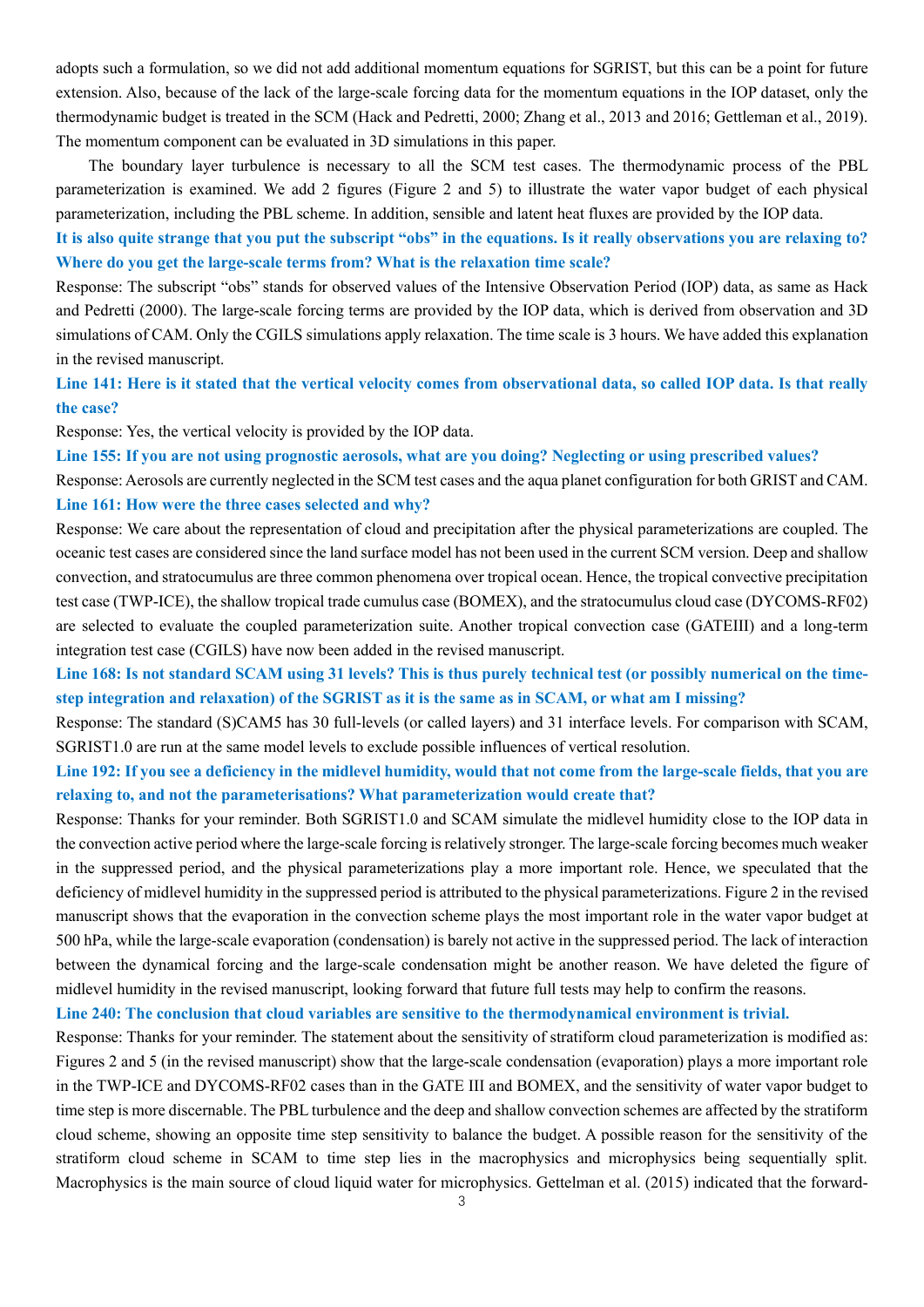Euler time integration scheme was used in the microphysics parameterization, and a longer time step facilitates the depletion of cloud liquid, resulting in more condensation by macrophysics for the next time step. This sensitivity to time steps is also affected by the time integration in the dynamical core, although the physics-dynamics interaction in a SCM is limited. SGRIST1.0 uses the third-order Runge-Kutta time integration scheme instead of the leapfrog scheme that used in SCAM. The higher order time integration in SGRIST1.0 decreases the sensitivity of stratiform cloud scheme to the time steps in comparison with SCAM.

#### **Line 246: What exactly have you verified? That the code import was successful?**

Response: Yes. As transferring the CAM5 physics suite to GRIST is the general background for this model development effort, it is very important to have a verified physics suite. As we have mentioned, such a transfer should not be taken for granted (as in the Major response). We use the SCM to ensure a safe and successful transfer of the CAM5 physics package to a new modeling system. We believe that the strategy we used for this transfer is useful for the model development community.

# Line 258: Dribbling strategy is not clear and the reference to se\_ftype0 does not make sense.

Response: We add references (Thatcher and Jablonowski, 2016; Zhang et al., 2018) which have a clear description of the dribbling strategy (se\_ftype0) in the CAM model.

Ptend f1 f1 for GRIST incrementally adds the physics tendencies to the dycore and the tracer transport, respectively. Within one model time step, the physics tendencies are applied as a constant source term in the dynamical sub-steps. The difference between the ptend f1 f1 and the dribbling strategy (se ftype0, Thatcher and Jablonowski, 2016; Zhang et al., 2018) used in CAM5-SE is that ptend f1 f1 treats the dycore and passive tracer transport as two separate components, while the dribbling approach treats them as a whole. This is a subtle difference.

# **Line 263: "Evolution of the storm highly resembles the weather process . . ." This sentence gives a very strange impression, not sure what you mean, maybe reveals what your expectations of what a model is intended to do, or?**

Response: We modify the sentence as "The simulation of the idealized storm with strong physics-dynamics interactions provides an assessment of the deterministic forecast behavior of GRIST."

#### **Line 268: How do you motivate a time step for the physics to be longer than the dynamics?**

Response: In general, time steps are selected to satisfy numerical stability (without degrading quality), and as large as possible for computational performance. As a horizontally-explicit model and for this CAM5 climate physics, it is overall efficient to use a longer physics time step (as CAM5 does). For high-resolution meso-to-cloud scale modeling, GRIST has a fast-slow physics separation due to other considerations (fast-physics may have a close-to-dynamics timestep to ensure accurate saturation adjustment), but it is still hoped that more schemes can use a larger step provided that the performance is not degraded.

## **Line 269: Why do you have one figure in supplement?**

Response: Figure S1 is similar with Figure 6, both of which show the evolution of the idealized tropical cyclone. So, we put it in the supplement. The difference is that Figure 6 shows the simulation for ptend f2 sudden configuration while Figure S1 the ptend f1 f1.

**Line 270: Why do you repeat the time steps here as you have them in the table?** 

Response: Thanks for your reminder. We have deleted the repeated statement.

**Line 282: I would not like to have any conspicuous behavior in a model (at least not some that I know about!).** 

Response: We delete it in the revised manuscript.

# **Line 287: Normally one would expect a relationship between time step and model resolution, thus not all your combinations are worth testing and it is no surprise that they fail. However, one can possibly learn from the model if investigating why and where instabilities arise. Have you looked into that?**

Response: We agree with your comment "one would expect a relationship between time step and model resolution", i.e., in the form of XX second/km for users. Here, we perturb the time steps to examine the model sensitivity. Due to the uncertainties of physics after its transfer across modeling systems, we believe that it is necessary to do such a time-step sensitivity test to understand some basic behaviors of model physics. When testing different physics-dynamics coupling strategies, we set these time step combinations to compare the ptend f1 f1 and ptend f2 sudden coupling strategies. Ptend f2 sudden survives all the time step configurations, while ptend f1 f1 cannot. Ptend f2 sudden is better than ptend f1 f1 in terms of longer-step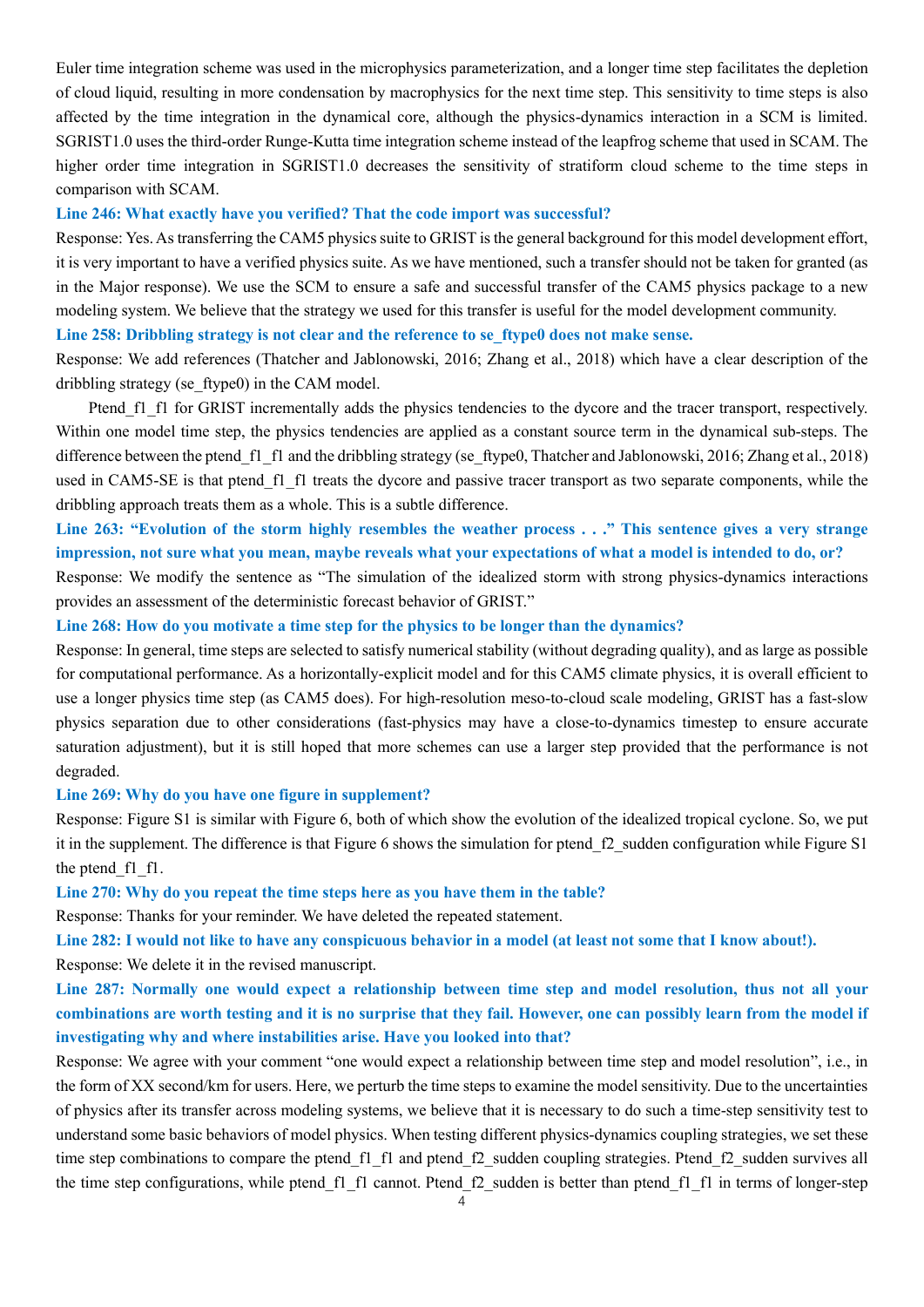stability, which is due to its pure operator splitting nature as also verified in previous simple-physics tests (Zhang et al., 2020).

We speculate that the instability of ptend f1 f1 at long time steps comes from the nonlinear interaction between dynamics and physics. The physics increment of the ptend\_f1\_f1 is split into equal chunks and each chunk forces the subcycled advection in the dynamical core. The frequency of physics forcing applied in the dynamical core increases with the increasing time step. Firstly, the negative value of water vapor, caused by physical processes, will be fixed to zero. More frequent physics forcing on water vapor causes the fixer to be more active, and thus affects the water vapor budget. Secondly, the atmospheric state has been updated after the first sub-cycled dynamical core step that is adjusted with the physics increment, while the forcing of physical processes, especially those fast processes, remains the same as the previous physics time step. It may cause instability when using a longer time step.

## **Line 288: "This is consistent. . . "What is consistent and why?**

Response: The conclusion about the stability of coupling strategies in full-physics simulations (i.e., ptend f2 sudden has the largest long-time-step stability) is consistent with Zhang et al. (2020) that used simple-physics forcing.

**Line 309-end: I do not think the concluding statements really contributes to any general understanding and they are not new. They are formulated for a specific model system and that limits even more the interest for them.**

Response: We have modified the summary section of the manuscript. We believe that "*using an SCM as a guiding principle for transferring an established physics suite to a new modeling system*" is a general strategy, and can be adopted by the broad model development community.

### **Line 420: What do you mean by the sentence starting with "A way . . ."?**

Response: Per the current policy on code sharing at Chinese Academy of Meteorological Sciences, the GRIST model code can be accessed via a registration-like procedure (but not freely open yet). We have provided to the topical editor an assessable Zenodo link of a frozen code version for manuscript review before the preprint was posted. The version of the CAM5 physics package and the associated input and output data can be freely accessed on Zenodo.

# **References**

- Gettelman, A. and Morrison, H.: Advanced two-moment bulk microphysics for global models. Part I: Off-line tests and comparison with other schemes, J. Climate, 28(3), 1268–1287, 2015.
- Gettelman, A., Truesdale, J. E., Bacmeister, J. T., et al.: The Single Column Atmosphere Model version 6 (SCAM6): Not a scam but a tool for model evaluation and development, J. Adv. Model. Earth Syst., 11, 1381–1401, 2019.
- Giorgetta, M. A., Brokopf, R., Crueger, T., et al: ICON-A, the atmosphere component of the ICON Earth system model: I. Model description. J. Adv. Model. Earth Syst., 10, 1613–1637, 2018.
- Hack, J. J. and Pedretti, J. A.: Assessment of solution uncertainties in single-column modeling frameworks, J. Climate, 13(2), 352-365, 2000.
- Jablonowski, C., Lauritzen, P. H., Nair, R. D., and Taylor, M.: Idealized test cases for the dynamical cores of Atmospheric General Circulation Models: A proposal for the NCAR ASP 2008 summer colloquium, available online: http://wwwpersonal.umich.edu/~cja-blono/DCMIP-2008\_TestCaseDocument\_29May2008.pdf., 2008.
- Ma, P. -L, Rasch, P. J., Fast, J. D., et al.: Assessing the CAM5 physics suite in the WRF-Chem model: implementation, resolution sensitivity, and a first evaluation for a regional case study. Geosci. Model Dev., 7, 755–778, 2014.
- Medeiros, B., Williamson, D. L., and Olson, J. G.: Reference aquaplanet climate in the Community Atmosphere Model, Version 5, J. Adv. Model. Earth Syst., 8, 406–424, 2016.
- Neale, R. B., Chen, C. C., Getteman, A., et al: Description of the NCAR Community Atmosphere Model (CAM 5.0). NCAR Technical Note. NCAR/TN-486+STR, pp 108–117, 2010.
- Thatcher, D. R. and Jablonowski, C: A moist aquaplanet variant of the Held-Suarez test for atmospheric model dynamical cores. Geosci. Model Dev., 9, 1263–1292, 2016.
- Tomita, H., Miura, H., Iga, S., Nasuno, T., and Satoh, M.: A global cloud-resolving simulation: Preliminary results from an aqua planet experiment, Geophys. Res. Lett., 32, L08805, 2005.
- Ullrich, P. A., Jablonowski, C., Kent, J., Lauritzen, P. H., Nair, R. D., and Taylor, M. A.: Dynamical core model intercomparison project (DCMIP) test case document, Tech. rep., 2012.
- Yang, Q., Leung, L. R., Lu, J., Lin, Y.-L., et al: Exploring the effects of a nonhydrostatic dynamical core in high-resolution